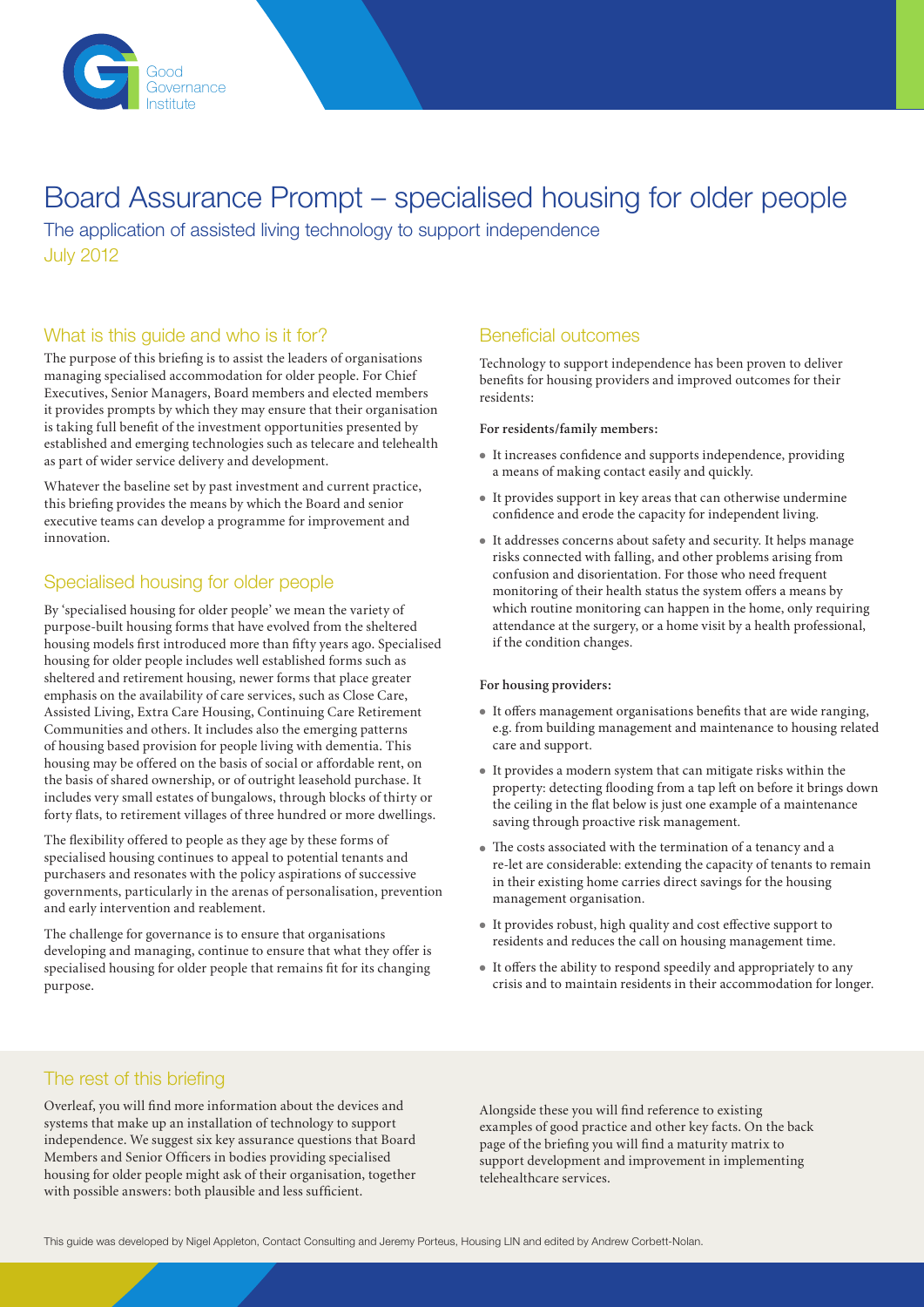#### **For health and social care:**

- <sup>l</sup> It enables housing providers to demonstrate benefits to their social care partners by reducing the level of dependence on formal care and through delaying or avoiding admission to a registered care setting.
- For health partners, they can demonstrate an avoidance of unnecessary admission to hospital, speed hospital discharge and support reablement.

The financial benefit from investment in assistive technology systems are realised across the health, social care and housing economy and the investment to achieve them needs also to be a shared commitment. Embedding proposals to achieve these benefits need to be built on shared planning and collaboration in commissioning, service design and delivery across the boundaries of health, social care and housing.

#### What is technology to support independence?

Technology has long been supporting older people in specialised housing, providing the means by which the well-being of residents could be monitored with minimum intrusion and enabling residents to summon assistance in emergency. Traditional systems have relied upon two way speech communication from a central unit in each dwelling with pull cords in kitchen, bedroom and bathroom, with units also located at strategic points throughout the scheme. The provision of smoke detectors and automatic door closers has long been part of the measures taken to detect and limit the extent of fire in specialised housing.

The advent of telecare systems allowed these basic functions to be integrated and extended. Telecare devices fall into two categories: those that detect risks arising from the environment and those that detect risks arising from personal circumstances.

In the first category are devices that detect excess heat, carbon monoxide, the presence of natural gas (with automatic shut-off valve), flooding and ingress and egress to the building. In the second are sensors that can detect whether a resident has fallen or has been inactive for some time, including bed and chair occupancy sensors, and movement detectors.

Telehealth systems carry support further, offering prompts to medication compliance and a range of monitoring devices: blood pressure, pulse, temperature, blood glucose and coagulation meters, together with weighing scales and Peakflow Monitor Spirometer. Configured as a system to match the needs of an individual resident and remotely monitored by health professionals through a dedicated interface within the home, telehealthcare can extend the parameters of independent living for older people with a wide range of common chronic conditions. For example, strokes, dementia, diabetes.

Configured together these systems provide benefits to residents in specialised housing, housing managers, relatives and informal carers, social care providers and healthcare providers. They support independence, mitigate risk, extend tenancies, enable the better coordination of services and offer cost savings in housing, health and social care economies.

As housing options for older people have developed over recent years, technology has kept pace, and the next generation of Extra Care Housing will feature advances such as a touchscreen tablet running a specialist app that will provide managers and monitoring centres at multiple locations with a wealth of information at their fingertips, including a colour-coded dashboard indicating which residents have shown signs of activity and which may need a call to check on their wellbeing.

Technology can also enhance lifestyle choices and facilitate social inclusion by providing a real-time, easy-to-use, low-cost link to the outside world. Systems are now available which use light-weight touchscreen tablets enabled with wifi and broadband to allow users to send and receive email and text messages, share photos and video conference with family, friends, care providers and health professionals via a universal messaging system. Bulletin board messaging encourages users to get involved, helping to create a social community network within their care home and carers can broadcast messages, improving the ease and efficiency with which they can communicate with everyone. Online content and applications provide easy access to events, local news, weather forecasts, television guides, shopping, local authority services, appointment requests and contacts, encouraging users to take an active part in their local community.

Such innovations require good governance to support the provision of timely care interventions, increasing the privacy and independence of residents and driving operational efficiencies.

### **Key facts**

#### **Between 2011 and 2030 over 85s will rise from 1,226,500 to 2,399,200**.

The increasing pressure on traditional patterns of service is unsustainable. Of the 3,344,929 people 75+ predicted by 2030, 34% of men and 64% of women will be living alone.

Around **7.3 million older households** living in mainstream or specialist housing in England **contain no-one below the age of 55**. 76% of older households are owner-occupiers and most own outright; 18% are housing association or council tenants, while 6% are private sector tenants. Most of these schemes are provided by housing associations and 10% of specialist dwellings are in schemes offering care as well as support.

**In 2011, 2.3m people 65+ in England were likely to have had a fall.** Hospital stays in England involving patients 75+ rose by two thirds in a decade compared to the overall growth rate of 38%, according to Hospital Episode Statistics: Admitted Patient Care – England 2009/10.

In 2009, the Cap Gemini cost benefit analysis of Supporting People found the **average cost of SP support** for an older person living in sheltered housing is **£440 pa**. If this were to be withdrawn the report estimates the cost to other services, mainly social care. would increase to **£990 pa**.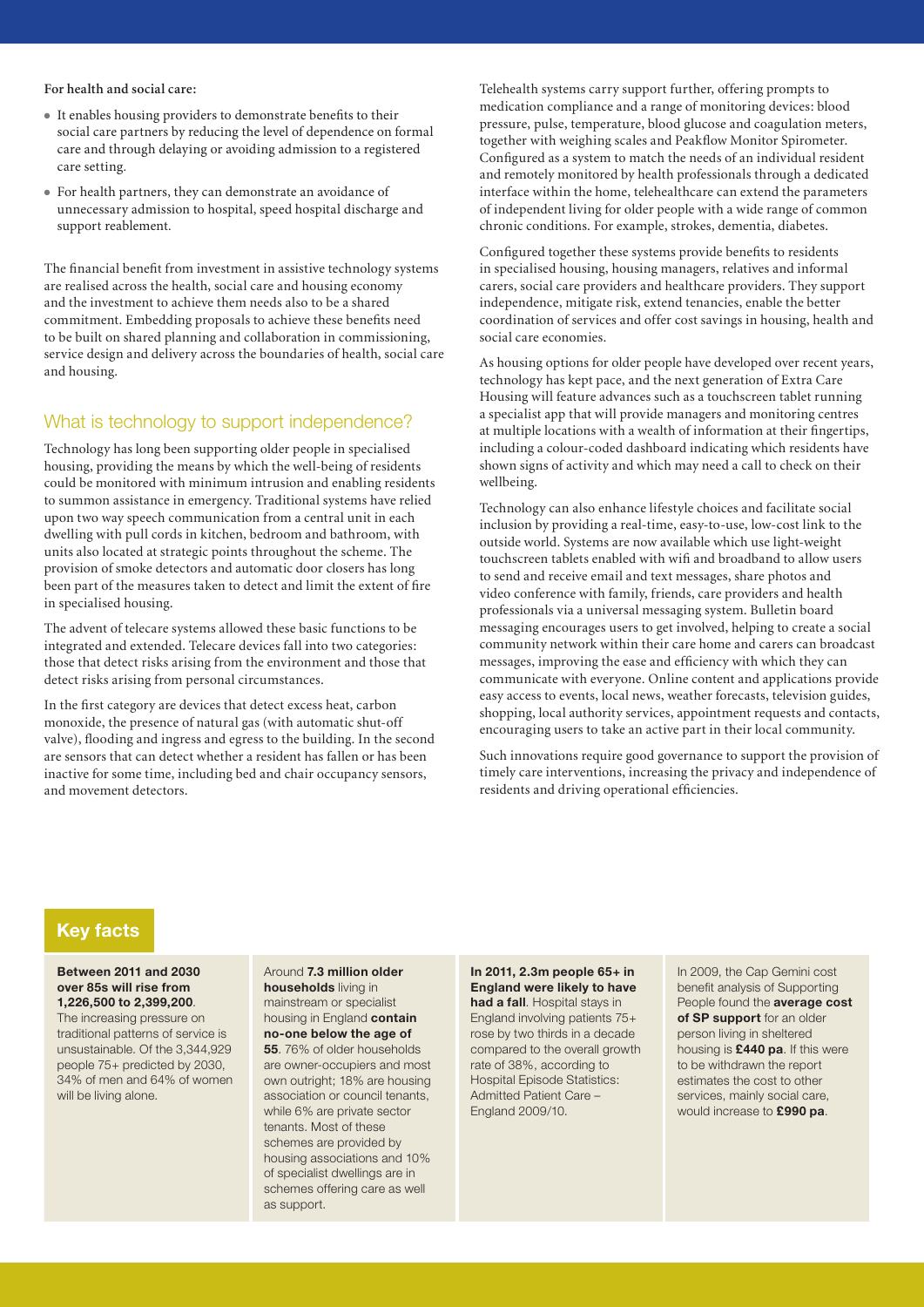|                | <b>Example assurance</b><br>question                                                                                                                                                                                | <b>Plausible</b><br>answer                                                                                                                                                                                                                                                                                                                                                                                                          | <b>Insufficient</b><br>answer                                                                                                       | <b>Case</b><br><b>Studies</b>                                                                                                                                                                                                                                                                                                                                                                                                                                                              |  |
|----------------|---------------------------------------------------------------------------------------------------------------------------------------------------------------------------------------------------------------------|-------------------------------------------------------------------------------------------------------------------------------------------------------------------------------------------------------------------------------------------------------------------------------------------------------------------------------------------------------------------------------------------------------------------------------------|-------------------------------------------------------------------------------------------------------------------------------------|--------------------------------------------------------------------------------------------------------------------------------------------------------------------------------------------------------------------------------------------------------------------------------------------------------------------------------------------------------------------------------------------------------------------------------------------------------------------------------------------|--|
|                | Have we considered whether<br>the specialised housing we<br>offer to older people is 'fit for<br>purpose'?                                                                                                          | We have reviewed our stock to<br>identify those properties that need<br>investment or change of use. We<br>have looked at the age and frailty<br>profile of our current residents and<br>consulted them about their current<br>needs. Our stated aim is to maintain<br>mixed and vibrant communities of<br>older people in all our specialised<br>housing schemes.                                                                  | We don't have<br>any great<br>problems with<br>re-letting at the<br>moment and our<br>resident<br>satisfaction<br>scores are high.  | London Borough of Hillingdon's overall<br>strategy is to reduce the reliance on long<br>term residential/nursing placements<br>enabling people to remain living in their<br>own homes rather than be placed in<br>institutional care. A report on the success<br>of their TeleCareLine and reablement<br>services followed an evaluation of 195<br>service users after 12 months, and<br>demonstrated cost savings of £4.7m<br>and a 50% reduction in residential care<br>home admissions. |  |
| $\overline{2}$ | Have we considered the<br>impact on our service models<br>of an ageing resident                                                                                                                                     | We have projected future care and<br>support needs and shaped our<br>service to allow a flexible response to                                                                                                                                                                                                                                                                                                                        | Most of our<br>residents seem to<br>manage without                                                                                  |                                                                                                                                                                                                                                                                                                                                                                                                                                                                                            |  |
|                | population, including dementia<br>support?                                                                                                                                                                          | changing needs. We have worked<br>closely with health and social care<br>colleagues to explore whole system<br>responses so that our offer meshes<br>with their strategies and priorities.<br>The deployment of assistive<br>technologies allows us to maintain a<br>mixed and inclusive resident<br>community.                                                                                                                     | too much<br>difficulty.                                                                                                             | The report "Investing to save:<br>assessing the cost effectiveness of<br>Telecare" from FACE Recording and<br>Measuring Systems argues that there are<br>substantial savings to be made through the<br>use of telecare. A typical council can save<br>between £3 million and £7.8 million a year,<br>representing 7.4% to 19.4% of its adult<br>social care budget. The report                                                                                                             |  |
| 3              | Have we considered how we<br>may maintain the financial<br>viability of our specialised<br>housing for older people?                                                                                                | We have considered the changes to<br>funding streams and likely reductions<br>in statutory funding. Our plans for<br>re-shaping our services, and<br>ensuring these are sustainable, rely<br>upon embedding technology into our                                                                                                                                                                                                     | As funding<br>pressures<br>increase we have<br>to withdraw<br>services and<br>allocate only to                                      | recommends that telecare be included as<br>a routine element in assessment<br>processes and in training for health and<br>social care staff. http://www.tunstall.<br>co.uk/assets/Literature/Reports/<br>FACE_summary_report.pdf                                                                                                                                                                                                                                                           |  |
|                |                                                                                                                                                                                                                     | offer to older people. Developing this<br>new pattern in collaboration with<br>health and social care partners has<br>opened up new avenues to funding.                                                                                                                                                                                                                                                                             | residents who are<br>self-sufficient.                                                                                               | <b>Saxon Weald HA</b> is using telecare in<br>all of its Extra Care Housing schemes to<br>enhance independence and security for<br>the people who live there. This model                                                                                                                                                                                                                                                                                                                   |  |
| 4              | Are we able to offer<br>accommodation in which the<br>risks associated with<br>supporting frail older people<br>are appropriately managed?                                                                          | We have taken account of good<br>practice and have a programme to<br>replace our existing social alarm<br>system with assistive living<br>technology that provides us with the<br>capacity to pro-actively manage risk.                                                                                                                                                                                                             | We have a warden<br>call installation<br>that has served<br>us well and offer<br>wrist alert devices<br>to vulnerable<br>residents. | drives social inclusion, improving mental<br>health and physical wellbeing and<br>helping people to live active, happy and<br>fulfilled lives.<br><b>Carole Holland, Client Services</b><br><b>Manager, Saxon Weald Homes</b>                                                                                                                                                                                                                                                              |  |
| 5              | Are we able to retain residents<br>when their levels of risk<br>increase, reducing the cost to<br>us of re-letting and assisting<br>social care partners by<br>mitigating personal care costs<br>for our residents? | In collaboration with health and<br>social care partners, we offer an<br>assessment of the resident's needs.<br>Our care and support strategy<br>integrates adaptation to the property<br>with appropriate assisted living<br>technology, linked to the resident's<br>care and support plans, offering the<br>cost benefits identified in an<br>evaluated pilot project. We support<br>continuing independence for the<br>resident. | When people's<br>needs increase<br>we recognise that<br>they may have to<br>move on to a<br><b>Registered Care</b><br>Home.         | The extensive use of telehealthcare across<br>Sunderland is a key aspect of our<br>preventative approach. Within extra care,<br>sheltered and other supported housing<br>schemes, telehealthcare allows people to<br>maximise their independence, improves<br>their quality of life whilst at the same time<br>delivering substantial financial efficiencies.<br>Neil Revely, Director of Health, Housing<br>and Adult Services, Sunderland City<br>Council                                |  |
| 6              | Are we able to offer health<br>partners pathways to timely<br>discharge?                                                                                                                                            | By embedding technology into our<br>independent living offer we are able<br>to enhance levels of monitoring when<br>residents are first discharged from<br>hospital and thus to reduce the<br>likelihood of an unnecessary<br>readmission. This has strengthened<br>our relationship with health bodies<br>and widened their appreciation of<br>what we can offer in supporting the<br>delivery of their priorities.                | Our Floating<br>Support Team will<br>pop-in and<br>residents can<br>summon help<br>using our warden<br>call system.                 | Having Telecare integrated into the<br>Communicall system on our Extra Care<br>estates provides Hanover with a fully<br>flexible system to which any Telecare can<br>be easily and quickly added when<br>required; providing our residents with a<br>comprehensive alarm system that<br>can also deliver operational benefits for<br>our stake holders and partners.<br>Linda Anderson, Service Development<br>Officer, Hanover Housing Association                                        |  |